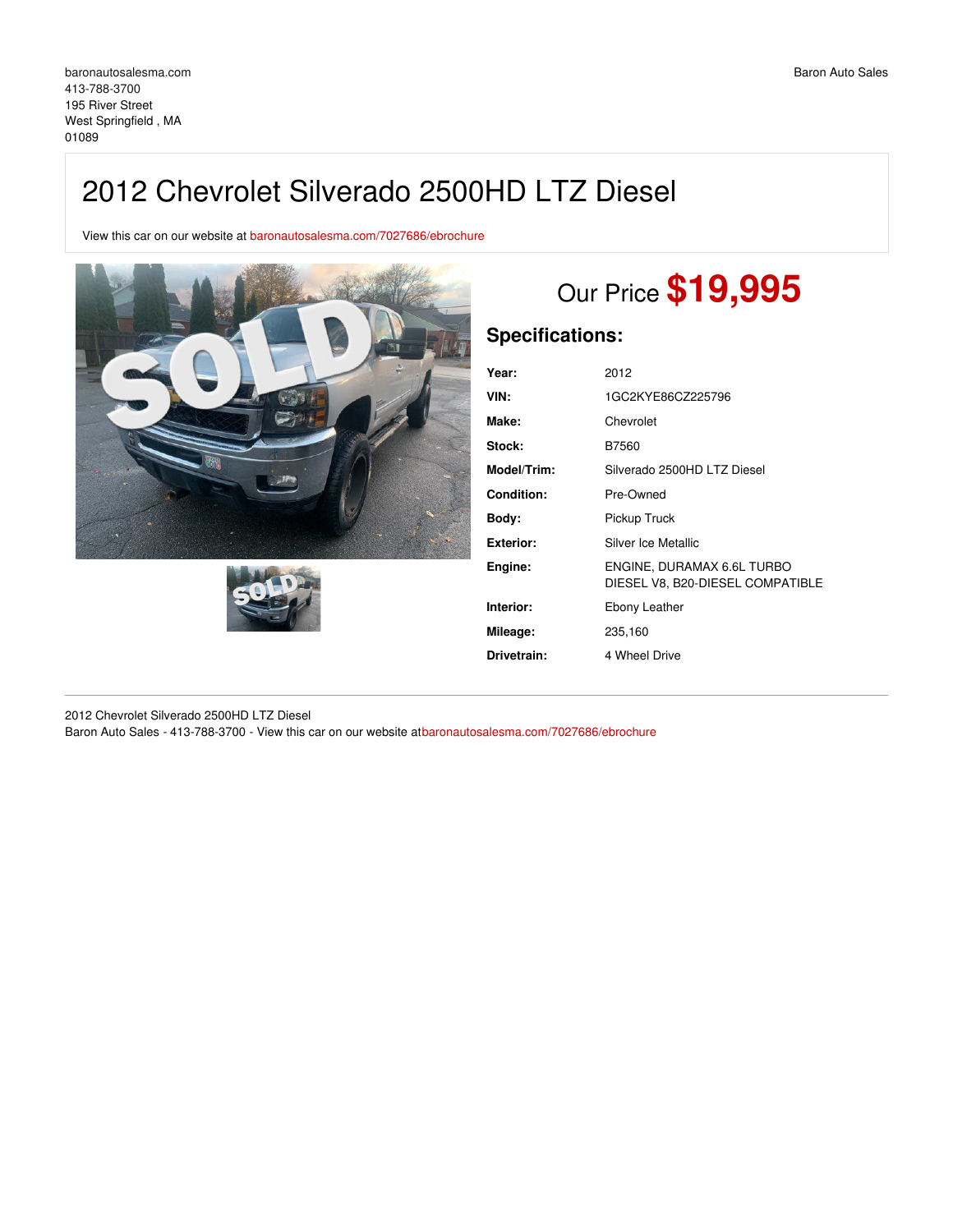

#### 2012 Chevrolet Silverado 2500HD LTZ Diesel

Baron Auto Sales - 413-788-3700 - View this car on our website at[baronautosalesma.com/7027686/ebrochure](https://baronautosalesma.com/vehicle/7027686/2012-chevrolet-silverado-2500hd-ltz-diesel-west-springfield-ma-01089/7027686/ebrochure)

## **Installed Options**

#### **Interior**

- Cruise control, electronic with set and resume speed, located on steering wheel
- Cup holders, front (Also includes rear cupholders on Extended and Crew Cab models)
- Defogger, rear-window electric (Not available with (A48) power sliding rear window.)
- Door locks, power includes Remote Keyless Entry
- Driver Information Center with odometer, trip odometer and message center (monitors numerous systems depending on vehicle equipment level including low fuel, turn signal "on", transmission temperature and oil change notification) (Driver Information Center controls are operated through the trip odometer button unless (UK3) steering wheel mounted audio controls is ordered. On 1LT and 1LZ, includes 8-point compass and outside temperature.)
- Floor covering, color-keyed carpeting with rubberized vinyl floor mats (Extended and Crew Cab models also include rear floor mats)
- Instrumentation, analog with speedometer, fuel level, engine temperature, tachometer, voltmeter and oil pressure indicators
- Lighting, interior with dome and reading lights, illuminated entry feature and backlit instrument panel switches
- Mirror, inside rearview auto-dimming
- Power outlets 2 auxiliary instrument panel-mounted with covers, 12-volt
- Remote vehicle starter system includes Remote Keyless Entry with 2 transmitters, panic button and content theft alarm (Remote Keyless Entry does not lock/unlock tailgate.)
- Seat adjuster, driver 10-way power- Seat adjuster, front passenger 10-way powe
- Seat, rear 60/40 folding bench (folds up), 3-passenger, folding (includes child seat top tether anchor)
- Seats, Leather-appointed front seats
- Seats, front bucket includes 10-way power driver and front passenger seat adjusters including 2-way power lumbar control, heated seat cushions and seatbacks, 2-position driver memory, adjustable outboard head restraints, floor console and storage pockets
- Steering column, Tilt-Wheel, adjustable with brake/transmission shift interlock
- Steering wheel controls, mounted audio controls
- Steering wheel, leather-wrapped with theft-deterrent locking feature
- Visors, driver and front passenger, sliding with clip and illuminated vanity mirror on driver and passenger-side, Opal Gray-colored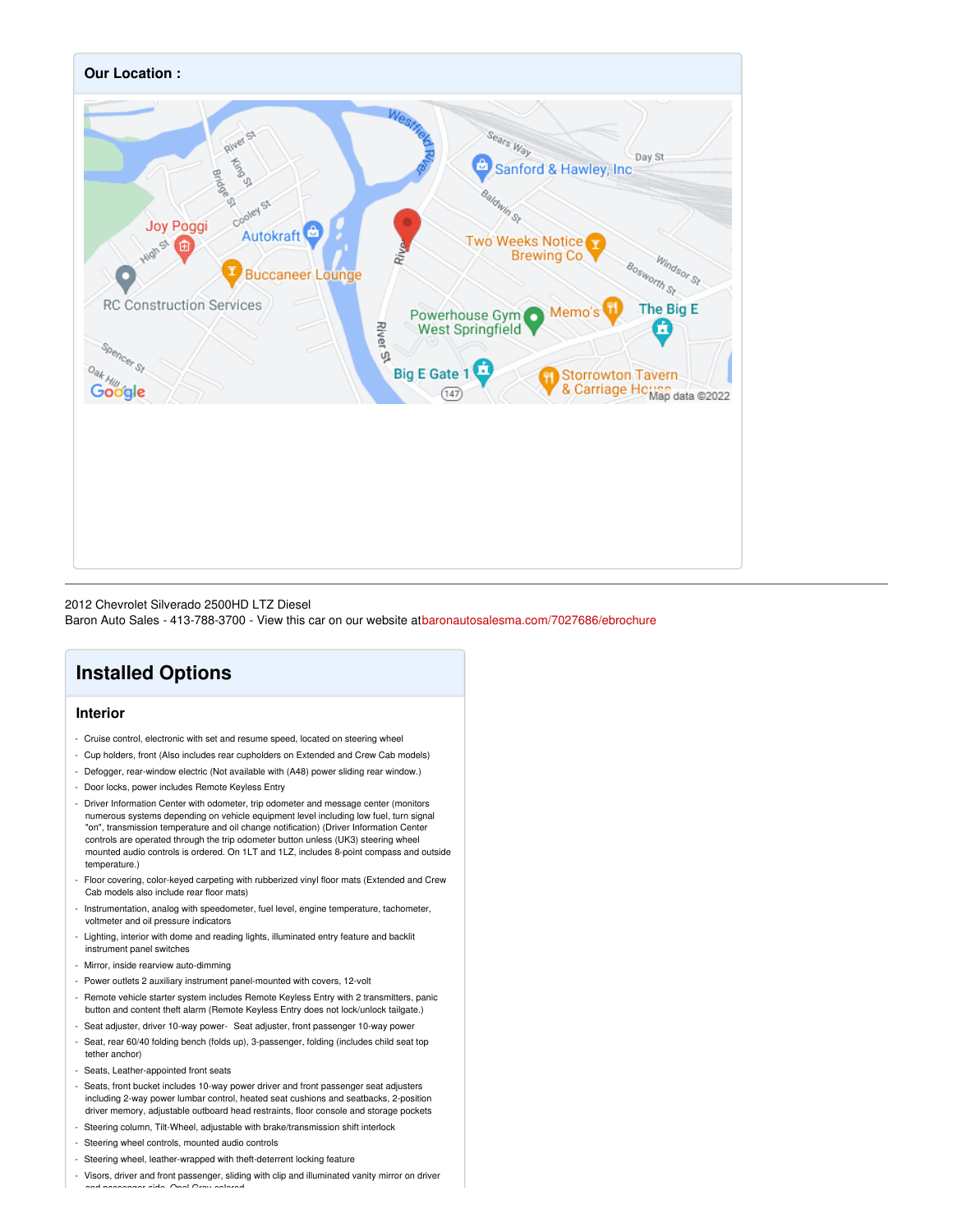and passenger-side, Upai Gray-colored

- Warning tones headlamp on, key-in-ignition, driver and passenger buckle up reminder and turn signal on
- Windows, power with driver Express-Down (Includes front passenger Express-down.)
- Windows, power, rear access door (Requires Extended Cab Models)
- Console, floor with storage compartment 2 auxiliary power outlets and dual cup holders
- Coat hooks, rear driver and passenger side
- Assist handle, front passenger (Also includes rear assist handles in the headliner on Extended and Crew Cab models)
- Air conditioning, dual-zone automatic climate control with individual climate settings for driver and right-front passenger

#### **Exterior**

- Wipers, front intermittent wet-arm with pulse washers
- Wheels, 18" (45.7 cm) forged polished aluminum (Includes 18" x 8" (45.7 cm x 20.3 cm) steel spare wheel. Spare not included with (ZW9) pickup box delete unless a spare tire is ordered. Upgradeable to (PYS) 20" (50.8 cm) forged polished aluminum wheels. Included with (WEA) Z71 Appearance Package.)
- Tires, LT265/70R18E all-season, blackwall (Upgradeable to (QFC) LT265/75R20E allterrain tires when (PYS) 20" (50.8 cm) forged polished aluminum wheels are ordered or (QGM) LT265/70R18E all-terrain tires when (PYV) 18" (45.7 cm) forged polished aluminum wheels are ordered.)
- Tire carrier, outside spare, winch-type mounted under frame at rear (Orders with (ZW9) Pickup box delete will not include a Spare Tire Carrier unless a spare tire is ordered)
- Spare tire lock keyed cylinder lock that utilizes same key as ignition and door (Not included when (ZW9) pickup box delete or (VF7) rear bumper delete is ordered.)
- Pickup box, Fleetside- Moldings, bodyside, body-colored
- Mirrors, outside heated power-adjustable, power-folding and driver-side auto-dimming with integrated turn signal indicators (Upgradeable to (DPN) outside vertical camper mirrors. Mirrors are body-colored and include curb-tilt feature.)
- Lamps, dual cargo area lamps
- Headlamps, dual halogen composite with automatic exterior lamp control and flash-to-pass feature
- Grille, chrome surround
- Glass, Solar-Ray deep-tinted (all windows except light-tinted glass on windshield and driver-and front passenger-side glass) (With Regular Cab Models, includes rear window. With Extended Cab Models, includes rear and rear quarter windows. With Crew Cab Models or (C49) rear-window defogger, includes light-tinted rear window.)
- Fog lamps, front, halogen- Door handles, color-keyed
- Bumper, rear chrome, step-style with pad (Not available with (ZW9) pickup box delete.)
- Bumper, front chrome includes chrome bumper end caps

#### **Safety**

- Cruise control, electronic with set and resume speed, located on steering wheel
- Cup holders, front (Also includes rear cupholders on Extended and Crew Cab models)
- Defogger, rear-window electric (Not available with (A48) power sliding rear window.)
- Door locks, power includes Remote Keyless Entry
- Driver Information Center with odometer, trip odometer and message center (monitors numerous systems depending on vehicle equipment level including low fuel, turn signal "on", transmission temperature and oil change notification) (Driver Information Center controls are operated through the trip odometer button unless (UK3) steering wheel mounted audio controls is ordered. On 1LT and 1LZ, includes 8-point compass and outside temperature.)
- Floor covering, color-keyed carpeting with rubberized vinyl floor mats (Extended and Crew Cab models also include rear floor mats)
- Instrumentation, analog with speedometer, fuel level, engine temperature, tachometer, voltmeter and oil pressure indicators
- Lighting, interior with dome and reading lights, illuminated entry feature and backlit instrument panel switches
- Mirror, inside rearview auto-dimming
- Power outlets 2 auxiliary instrument panel-mounted with covers, 12-volt
- Remote vehicle starter system includes Remote Keyless Entry with 2 transmitters, panic button and content theft alarm (Remote Keyless Entry does not lock/unlock tailgate.)
- Seat adjuster, driver 10-way power- Seat adjuster, front passenger 10-way power
- Seat, rear 60/40 folding bench (folds up), 3-passenger, folding (includes child seat top tether anchor)
- Seats, Leather-appointed front seats
- Seats, front bucket includes 10-way power driver and front passenger seat adjusters including 2-way power lumbar control, heated seat cushions and seatbacks, 2-position driver memory, adjustable outboard head restraints, floor console and storage pockets
- Steering column, Tilt-Wheel, adjustable with brake/transmission shift interlock
- Steering wheel controls, mounted audio controls
- Steering wheel, leather-wrapped with theft-deterrent locking feature
- Visors, driver and front passenger, sliding with clip and illuminated vanity mirror on driver and passenger-side, Opal Gray-colored
- Warning tones headlamp on, key-in-ignition, driver and passenger buckle up reminder and turn signal on
- Windows, power with driver Express-Down (Includes front passenger Express-down.)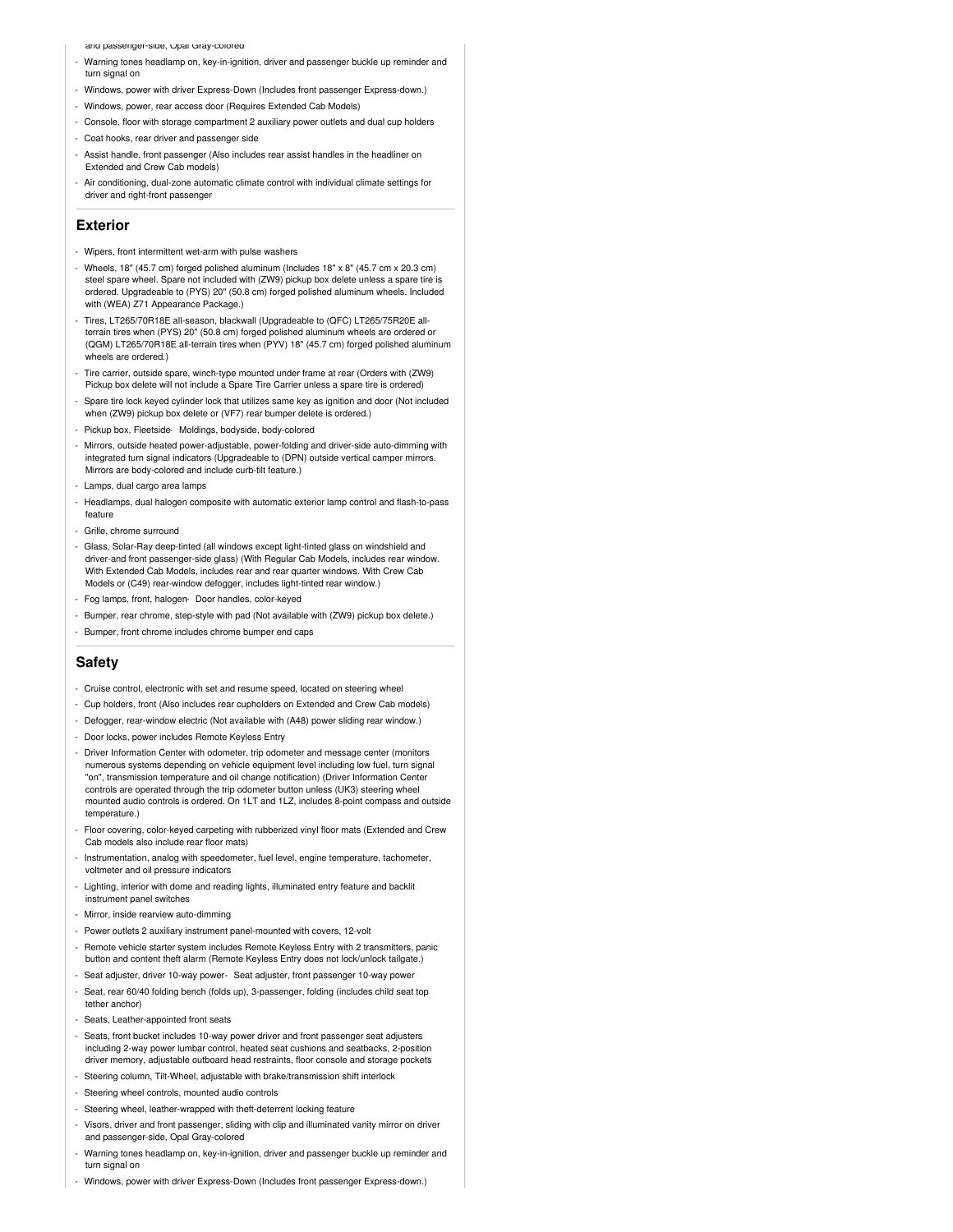- Windows, power, rear access door (Requires Extended Cab Models)
- Console, floor with storage compartment 2 auxiliary power outlets and dual cup holders - Coat hooks, rear driver and passenger side
- 
- Assist handle, front passenger (Also includes rear assist handles in the headliner on Extended and Crew Cab models)
- Air conditioning, dual-zone automatic climate control with individual climate settings for driver and right-front passenger

#### **Mechanical**

- Air cleaner, high-capacity- Alternator, 125 amps
- Battery, heavy-duty 600 cold-cranking amps, maintenance-free with rundown protection and retained accessory power
- Brakes, 4-wheel antilock, 4-wheel disc
- Cooling, auxiliary external transmission oil cooler heavy-duty air-to-oil
- Cooling, external engine oil cooler heavy-duty air-to-oil, integral to driver side of radiator tank
- Differential, heavy-duty automatic locking rear
- Engine, Vortec 6.0L Variable Valve Timing V8 SFI E85-compatible, FlexFuel capable of running on unleaded or up to 85% ethanol (360 hp [268.4 kW] @ 5400 rpm, 380 lb-ft of torque [513.0 N-m] @ 4200 rpm) with (E63) fleetside pickup box; (322 hp [240.1 kW] @ 4400 rpm, 380 lb-ft of torque [513.0 N-m] @ 4200 rpm) with (ZW9) pickup box delete (Does not include E85 capability with (ZW9) pickup box delete.)
- Exhaust aluminized stainless-steel muffler and tailpipe Four wheel drive
- Frame, fully-boxed, hydroformed front section- Rear axle, 3.73 ratio
- Recovery hooks, front, Black- Steering, power, recirculating ball
- Suspension Package, Handling/Trailering, heavy-duty includes 35mm twin tube shock absorbers and 36mm front stabilizer bar
- Suspension, front independent, torsion bar- Suspension, rear 4+1 multi-leaf springs
- Trailer brake controller, integrated
- Trailering equipment, heavy-duty includes trailering hitch platform and 2.5- inch receiver with 2" adapter, 7-wire harness (harness includes wires for: park lamps, backup lamps, right turn, left turn, electric brake lead, battery and ground) with independent fused trailering circuits mated to a 7-way sealed connector, wiring harness for after-market trailer brake controller (located in the instrument panel harness) and (JL1) integrated trailer brake controller (Will be deleted if (ZW9) pickup box delete is ordered.)
- Transfer case, electronic shift with rotary dial controls (Requires 4WD models)
- Transmission, 6-speed automatic, heavy-duty, electronically controlled with overdrive and tow/haul mode (Requires (L96) Vortec 6.0L V8 SFI engine.)

### **Option Packages**

#### **Factory Installed Packages**

-

-

-

-

\$7,195 ENGINE, DURAMAX 6.6L TURBO DIESEL V8, B20-DIESEL COMPATIBLE (397 hp [296.0 kW] @ 3000 rpm, 765 lb-ft of torque [1032.8 N-m] @ 1600 rpm)

\$395 AIR BAGS, HEAD CURTAIN SIDE-IMPACT, FRONT OUTBOARD SEATING POSITIONS with rollover sensor

AIR BAGS, SEAT-MOUNTED SIDE-IMPACT, DRIVER AND RIGHT-FRONT PASSENGER for thorax and pelvic prote

\$7,590 Option Packages Total

<span style="font-size: 16px"><span style="background-color: #ffffff">You can make us an offer anytime! Please call us </span><strong><span style="background-color: #ffffff">TOLL FREE</span></strong><span style="background-color: #ffffff"> at </span><strong><span style="background-color: #ffffff">1-866-582-0867! </span></strong><span style="background-color: #ffffff">Call us for a test drive! We want to sell you this car! We want your trade! Visit our </span><strong><span style="background-color: #ffffff">ALL NEW </span></strong><span style="background-color: #ffffff">Web Site&nbsp; </span></span><span style="font-size: 16px"><strong><a